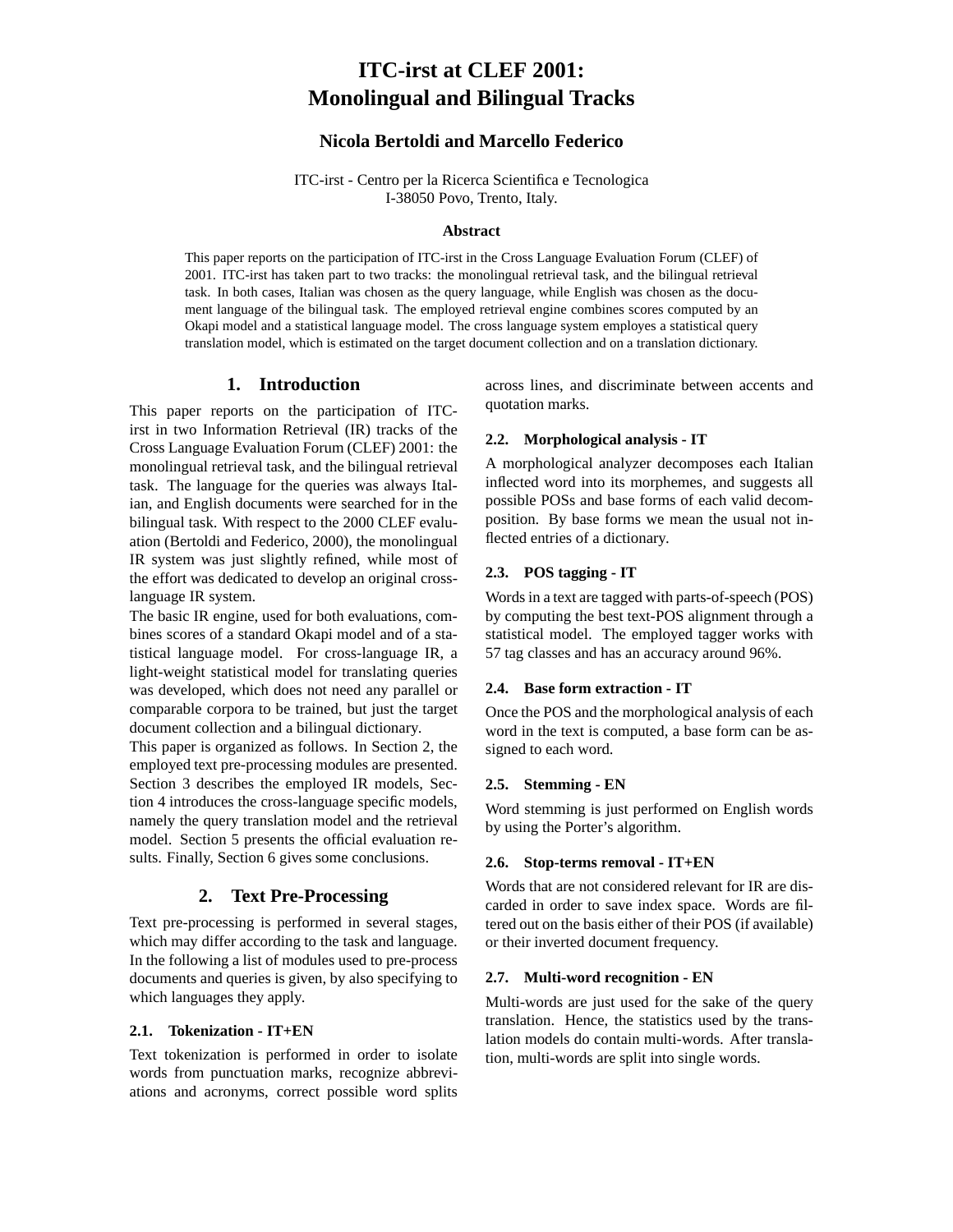| Q, T, D                        | random variables of query, translation, and document       |
|--------------------------------|------------------------------------------------------------|
| q, t, d                        | instances of query, query translation, and document        |
| w, i, e                        | generic term, Italian term, English term                   |
| $\mathcal{D}$                  | collection of documents                                    |
| V, V(d)                        | set of terms occurring in $D$ , and in document $d$        |
| N, N(d)                        | number of term occurrences in $D$ , and in a document $d$  |
| $N(w)$ , $N(d, w)$ , $N(q, w)$ | frequency of term w in $D$ , in document d, and in query q |
| $N_w$                          | number of documents in $D$ which contain term $w$          |
| $\ddot{\phantom{a}}$           | size of a set                                              |

Table 1: List of often used symbols.

# **3. Information Retrieval Models**

### **3.1. Okapi Model**

To score the relevance of a document  $d$  versus a query , the following Okapi weighting function is applied:

$$
s(d) = \sum_{w \in q \cap d} N(q, w) W_d(w) idf(w) \qquad (1)
$$

where:

$$
W_d(w) = \frac{N(d, w)(k_1 + 1)}{k_1(1 - b) + k_1 b \frac{N(d)}{l} + N(d, w)}
$$
 (2)

scores the relevance of  $w$  in  $d$ , and the inverted document frequency:

$$
i\,d f(w) = \log \frac{N - N_w + 0.5}{N_w + 0.5} \tag{3}
$$

evaluates the relevance of term  $w$  inside the collection. The model implies two parameters  $k_1$  and b to be empirically estimated over a development sample. As in previous work, the setting  $k_1 = 1.5$  and  $b = 0.4$ were used. An explanation of the involved terms can be found in (Robertson et al., 1994) and other papers referred in it.

#### **3.2. Language Model**

According to this model, the match between a query random variable  $Q$  and a document random variable  $D$  is expressed through the following conditional probability distribution:

$$
Pr(D \mid Q) = \frac{Pr(Q \mid D)Pr(D)}{Pr(Q)} \tag{4}
$$

where  $Pr(Q \mid D)$  represents the likelihood of  $Q$ , [0, 1] beto given  $D$ ,  $Pr(D)$  represents the a-priori probability of D, and  $Pr(Q)$  is a normalization term. By assuming a uniform a-priori probability distribution about the documents, and disregarding the normalization factor, documents can be ranked, with respect to  $Q$ , just  $\blacksquare$ by the likelihood term  $Pr(Q \mid D)$ . If we assume an order-free multinomial model, the likelihood is:

$$
Pr(Q = w_1, \ldots, w_n | D = d) = \prod_{k=1}^{n} Pr(w_k | d) \quad (5)
$$

The probability that a term  $w$  is generated by  $d$  can be estimated by a statistical language model (LM). Previous work on statistical information retrieval (Miller et al., 1998; Ng, 1999) proposed to interpolate relative frequencies of each document with those of the whole collection, with interpolation weights empirically estimated from the data.

In this work we use an interpolation formula which applies the smoothing method proposed by (Witten and Bell, 1991). This method linearly smoothes word frequencies of a document, and the amount of probability assigned to never observed terms is proportional to the number of different words contained in the document, i.e.:

$$
Pr(w | d) = \frac{N(d, w)}{N(d) + |\mathcal{V}(d)|} + \frac{|\mathcal{V}(d)|}{N(d) + |\mathcal{V}(d)|} P(w)
$$
\n(6)

where  $Pr(w)$ , the word probability over the collection, is estimated by interpolating the smoothed relative frequency with the uniform distribution over the vocabulary  $\mathcal{V}$ :

$$
Pr(w) = \frac{N(w)}{N + |\mathcal{V}|} + \frac{|\mathcal{V}|}{N + |\mathcal{V}|} \frac{1}{|\mathcal{V}|}
$$
(7)

### **3.3. Combined model**

Previous work (Bertoldi and Federico, 2000) showed that Okapi and the statistical model rank documents almost independently. Hence, information about the relevant documents can be gained by integrating the scores of both methods. Combination of the two models is implemented by just taking the sum of scores. Actually, in order to adjust scale differences, scores of each model are normalized in the range  $[0, 1]$  before summation.

#### **3.4. Blind Relevance Feedback**

 $\prod_{n=1}^{\infty} P_{n}(n+1)$  (5) added to the query. Hence, the retrieval phase is re-Blind relevance feedback (BRF) is a well known technique that allows to improve retrieval performance. The basic idea is to perform retrieval in two steps. First, the documents matching the original query  $q$  are ranked, then the  $B$  best ranked documents are taken and the  $R$  most relevant terms in them are peated with the augmented query. In this work, new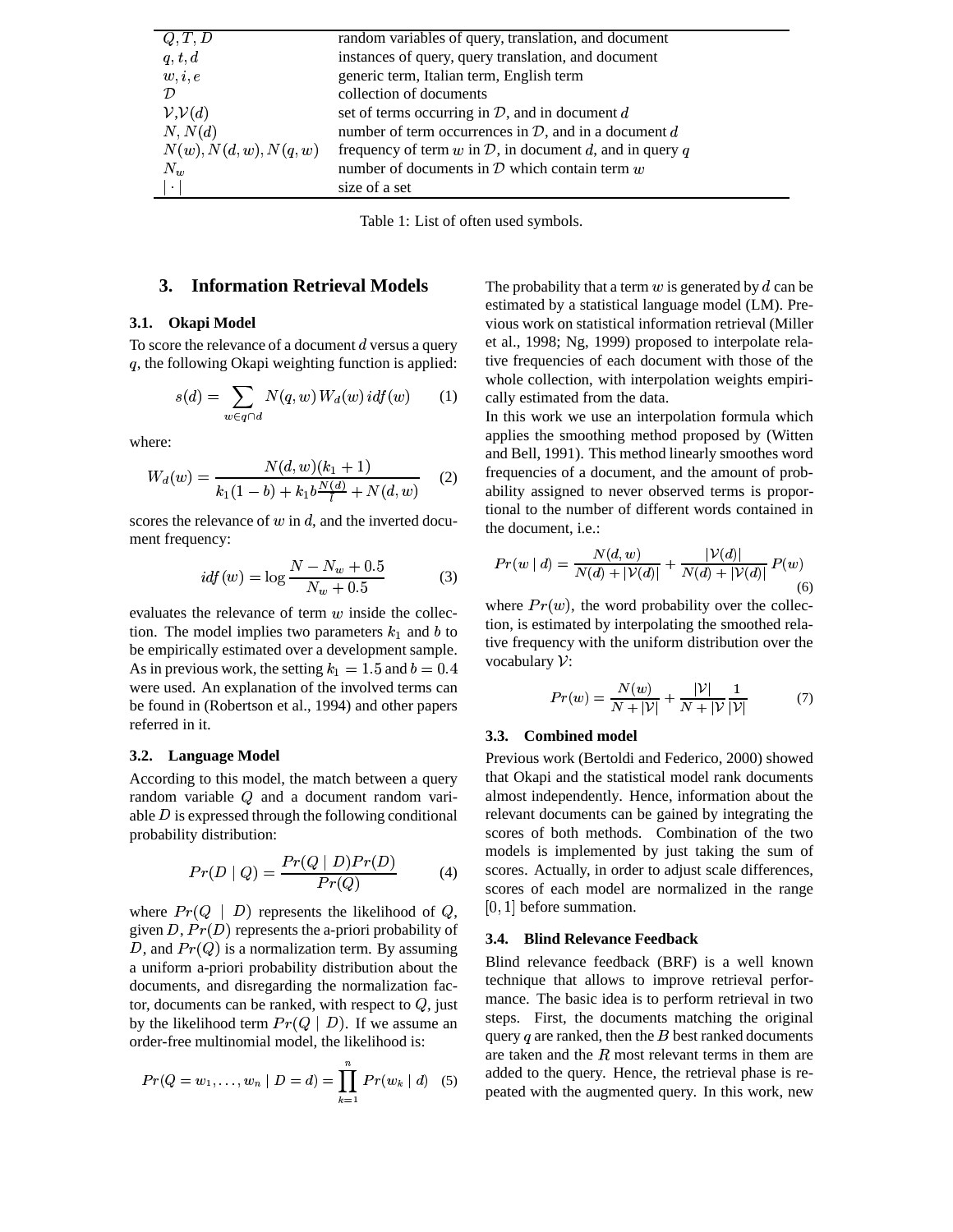search terms are extracted by sorting all the terms of the  $B$  top documents according to (Johnson et al., 1999):

$$
r_w \frac{(r_w + 0.5)(N - N_w - B + r_w + 0.5)}{(N_w - r_w + 0.5)(B - r_w + 0.5)}
$$
 (8)

where  $r_w$  is the number of documents, among the top  $B$  documents, which contain word  $w$ . In all the performed experiments the values  $B = 5$  and  $R = 15$  As a were used.

## **4. Cross-language IR Model**

#### **4.1. Query Translation Model**

Query translation is based on a *hidden Markov model* (HMM) (Rabiner, 1990), in which the observable part is the query  $Q$  in the source language (Italian), and the hidden part is the corresponding query  $T$  in the target language (English). Hence, the joint probability of a pair  $Q, T$  can be decomposed as follows:

$$
Pr(Q = i_1, ..., i_n, T = e_1, ..., e_n) = \boxed{\qquad}
$$
  
= 
$$
\prod_{k=1}^{n} Pr(i_k | e_k) Pr(e_k | e_{k-1})
$$
 (9)

Given a query  $Q = i_1, \ldots, i_n$  and estimates of the discrete distributions in the right side of equation (9), the most probable translation  $T^* = e_1^*, \ldots, e_n^*$  can be determined through the well known Viterbi algorithm (Rabiner, 1990). Probabilities  $Pr(i | e)$  are estimated from a translation dictionary as follows:

$$
Pr(i \mid e) = \frac{\delta(i, e)}{\sum_{i'} \delta(i', e)}
$$
(10)

where  $\delta(i, e) = 1$  if the English term e is one of the translations of Italian term i and  $\delta(i,e) = 0$  otherwise. For the CLEF evaluation an Italian-English dictionary of about 45K entries was used.

Probabilities  $Pr(e | e')$  are estimated on the target document collection, through the following bigram LM, that tries to compensate for different word orderings induced by the source and target languages:

$$
Pr(e | e') = \frac{Pr(e, e')}{\sum_{e'} Pr(e, e'')}
$$
 (11)

where  $Pr(e, e')$  is the probability of e co-occurring with  $e'$ , regardless of the order, within a text window of fixed size. Smoothing of the probability is performed through absolute discounting and interpolation as follows:

$$
Pr(e, e') = \max\{\frac{C(e, e') - \beta}{N}, 0\} + \beta Pr(e)Pr(e')
$$
\n(12)

 $C(e, e')$  is the number of co-occurrences appearing in the corpus,  $Pr(e)$  is estimated according to equation

(7), and the absolute discounting term  $\beta$  is equal to the estimate proposed in (Ney et al., 1994):

$$
\beta = \frac{n_1}{n_1 + 2n_2} \tag{13}
$$

with  $n_k$  representing the number of term pairs occurring exactly  $k$  times in the corpus.

### **4.2. Cross-Language IR Model**

As a first method to perform cross-language retrieval, a simple plug-in method was devised, which decouples the translation and retrieval phases. Hence, given a query  $Q$  in the source language, the Viterbi decoding algorithm is applied to compute the most probable translation  $T^*$  in the target language, according to the statistical query translation model explained above. Then, the document collection is searched by applying a conventional monolingual IR method.

| Find the best translation of query $Q$ :       |  |
|------------------------------------------------|--|
| $T^* = \arg \max_T Pr(Q, T)$                   |  |
| Order documents by using the translation $T^*$ |  |

Table 2: Plug-in method for cross-language IR.

# **5. Evaluation**

#### **5.1. Monolingual Track**

Two monolingual runs were submitted to the Italian monolingual track. The first run used all the information available for the topics, while the second one just the title and description parts. The track consisted of 47 topics, for a total of 1,246 documents to be retrieved inside a collection of 108,578 documents.

A detailed description of the used system follows now:

- Document/query pre-processing: tokenization, POS tagging, base form extraction, stop-term re moval.
- Retrieval step 1: separate Okapi and LM runs.
- ° BRF: performed on each model output.
- Retrieval step 2: same as step 1 with the expanded query.
- Final rank: sum of Okapi and LM normalized scores.

Results of the submitted runs are given in Table 3.

#### **5.2. Bilingual IR Evaluation**

Two runs were submitted to the Italian-to-English bilingual track, with the same modalities of the monolingual track. The bilingual track consisted of 47 topics, for a total of 856 documents to be retrieved inside a collection of 110,282 documents. A detailed description of the used system follows now: